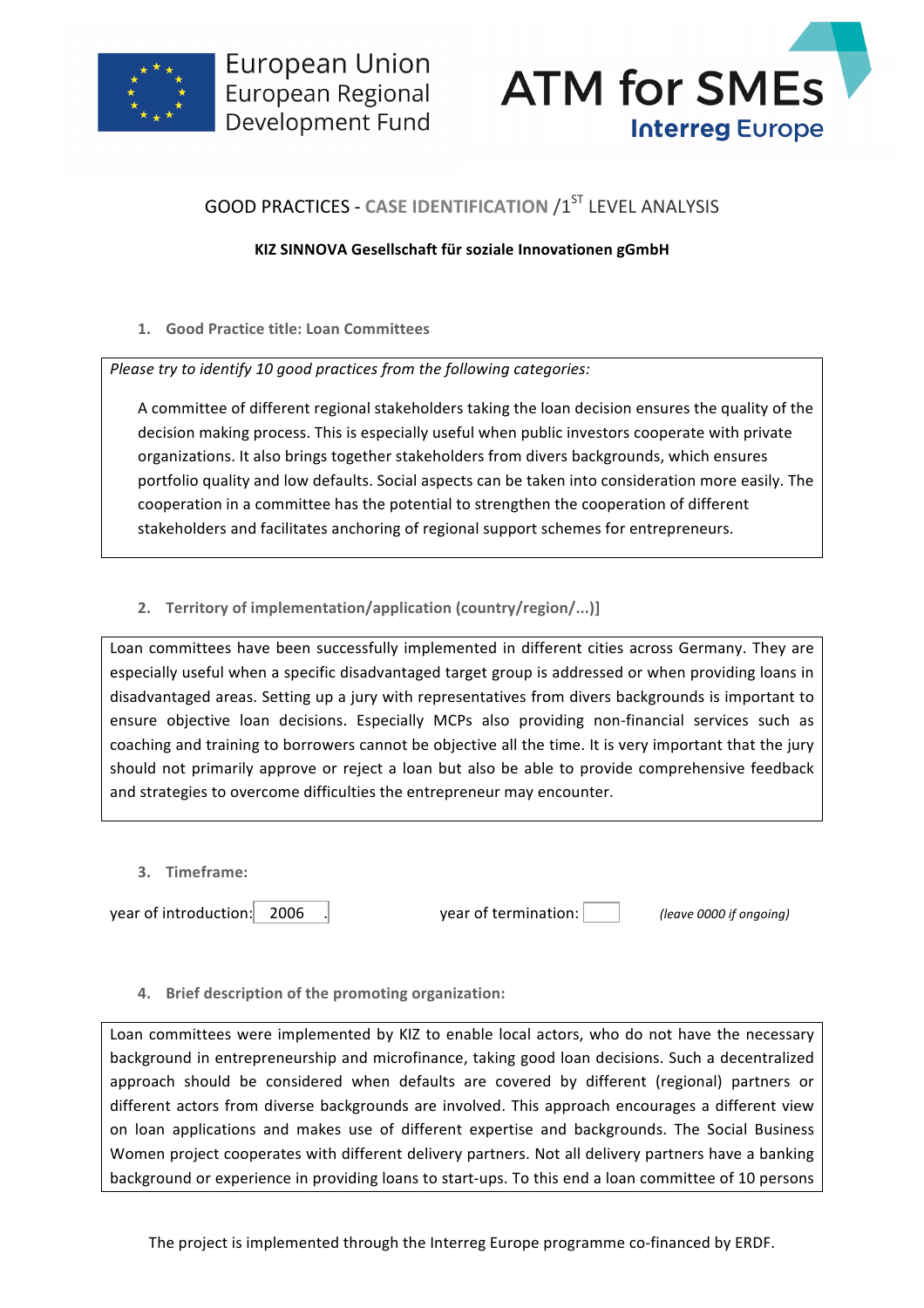



#### has been set up with representatives form:

- local politics
- local businesses
- entrepreneurs
- administration
- job agency
- banks
- project partners

An equal distribution between female and male members is preferred.

The loan committee demonstrates know-how and experience in:

- local job market
- financial services
- pedagogics, psychology
- law and regulations
- tax regulations
- consultancy
- administration
- regional business development services

#### **5.** Main objective of the initiative:

#### Objectives:

- approve/reject loan applications
- support MCP to make better loan decisions
- provide detailed feedback
- bring stakeholders from diverse backgrounds together to anchor microloan program locally
- combine non-financial and financial services for entrepreneurs
- provide contacts/access to professional networks to support entrepreneurs
- **6.** Brief explanation of the initiative:

The different members of the loan committee bring together a set of different expertise and perspectives and have comprehensive (labour) market situation expertise. Therefore the committee is able to evaluate business ideas. The broad representation of diverse backgrounds allows for comparing business ideas with current and future economic, social, cultural and political trends, challenges and demand ion a way that innovative business ideas and potentially successfully niches